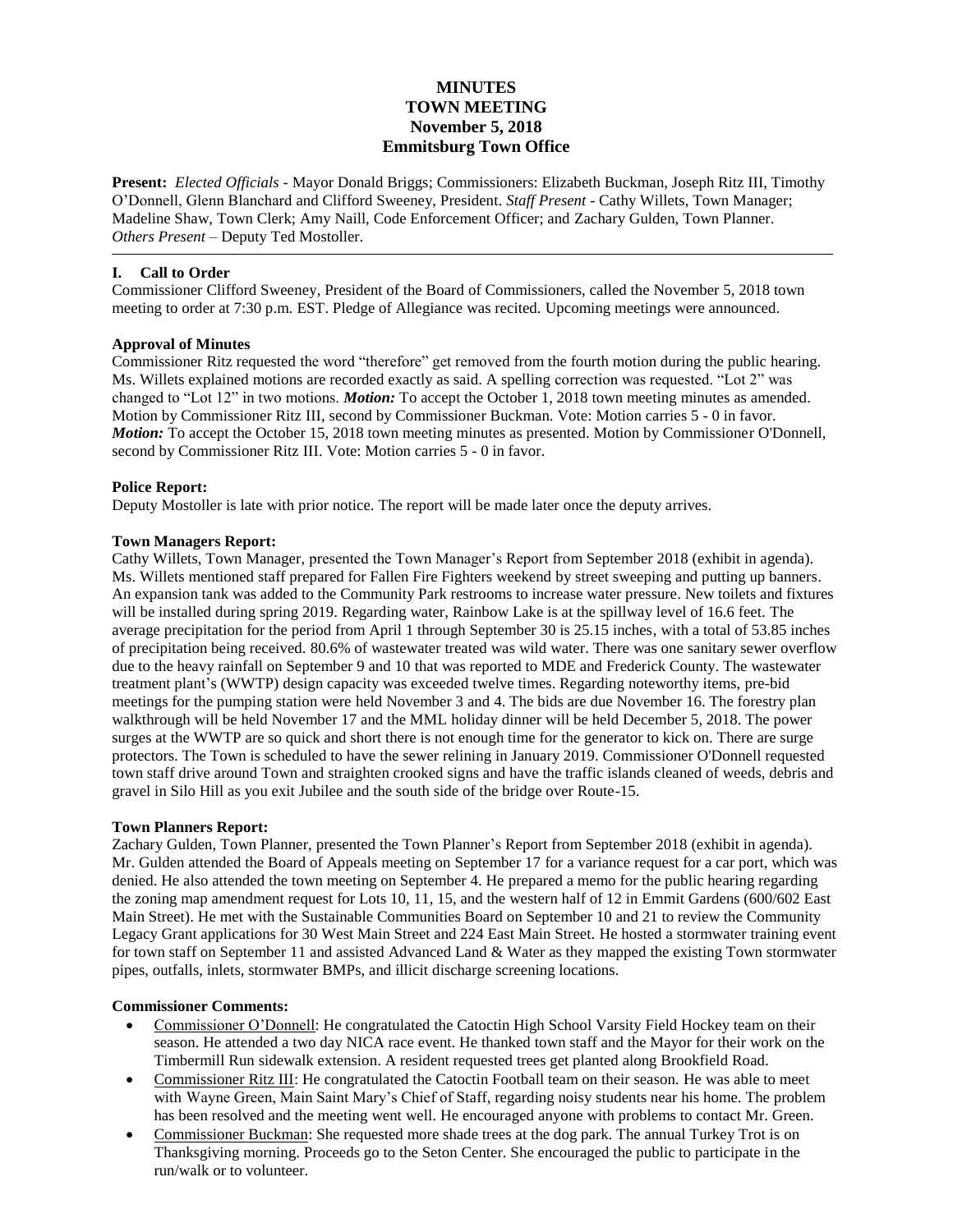- Commissioner Blanchard: He encouraged residents to attend the Veteran's Day celebration on November 11. The Honor Guard will not be firing blanks during the church services in Town. Town staff will post notices regarding the firing of the blanks online and on several buildings in Town.
- Commissioner Sweeney: He thanked everyone for their help with the Halloween parade. The Lions Club will be hosting a free Christmas party on December 8th, 10:00 a.m. to 1:00 p.m. at the Emmitsburg Senior Center. The event will feature crafts, Santa, hot chocolate and hot dogs.

# **Mayor's Comments:**

Mayor Briggs attended numerous meetings in October 2018 (meetings listed in agenda packet). He attended the Catoctin High School homecoming parade, McDonalds grand opening, National Fallen Fire Fighters Memorial weekend service and Maryland Municipal League fall conference. He accepted the Town's first international award from the International Society of Arboriculture for the Town's tree planting efforts in April 2018. The Town also received a 2018 Frederick County Municipalities Impact Award for Infrastructure and Large Projects regarding the Main Street improvements and a plaque for the 2018 Sustainable Maryland Recertification. Mayor Briggs showed all the awards. The Town also received grant funds from Program Open Space and Community Legacy for the building of an American with Disabilities Act (ADA) compliant playground, which the Town has almost raised all the money for. In addition, another \$50,000 was received for the Façade Restoration Program.

Commissioner Sweeney requested consent from the Board to move the wayside exhibits to agenda item one and the trailers ordinance to agenda item number two. Commissioner O'Donnell requested the trailer ordinance get moved to agenda number one and the wayside exhibit as number two instead; the Board gave consent.

# **Public Comments:**

None.

# **Administrative Business:**

**I. Proposed Trail Volunteer Days:** Commissioner O'Donnell would like consent from the Board to make November 18, 2018 and December 1, 2018 trail workdays for the multi-user trails in the Emmitsburg Watershed. The Board gave consent. Ms. Willets requested Commissioner O'Donnell send the dates to town staff for posting online. The Town also received a \$40,000 grant for the trails, which Commissioner O'Donnell would like to have as an agenda item at the next town meeting.

# **Consent Agenda:**

None.

# **Treasurer's Report:**

Commissioner O'Donnell presented the Treasurer's Report for October 2018 (exhibit in agenda packet). The operating balance forward is \$5,407,081. There were no questions from the Board.

# **Planning Commission Report:**

Commissioner Blanchard presented the Planning Commission Report from October 29, 2018. At the meeting John Howard's resignation was accepted, Mark Long was elected sectary, Frank Davis was elected vice-chair, Joyce Rosensteel resigned as secretary. There was a discussion over the preliminary subdivision plat of Section 3, Lots 3 and 4 and the remainder of Silo Hill that was conditionally approved. The area in question is the area behind the Silo Hill carwash, which is in the preliminary discussion phases for the area possibly becoming a small strip mall.

# **II. Agenda Items**

Agenda #4 - Update Ordinance Related to Trailers 15.24 for Discussion and Consideration: Mr. Gulden read the memo on ordinance 18-17 and explained C-containers (shipping storage structures) are not allowed as a storage shed in any zoning district per Title 15 of the Town Code. Ms. Willets read an email from John Picco, Frederick County Department of Permits and Inspections, stating the County's decision to now allow C-containers as an accessory storage structure or as a load bearing building component of a structure. Mr. Gulden explained even if the proposed ordinance was adopted before the Board, there would still be one property violating the Town Code, Quality Tire, because it is located within the B-2 commercial zone, which does not allow trailers. Ms. Willet stated the Town cannot spot zone by choosing to allow Quality Tire to have trailers, but not allowing other B-2 properties. Gary Hessong, Frederick County Planning, has stated they would possibly consider allowing C-containers on a case-bycase basis. If the ordinance is approved, a building permit would still be needed from the County, which may or may not be approved. A screen, vegetation or fence, would be needed in the B-2 zone. Town staff will check with the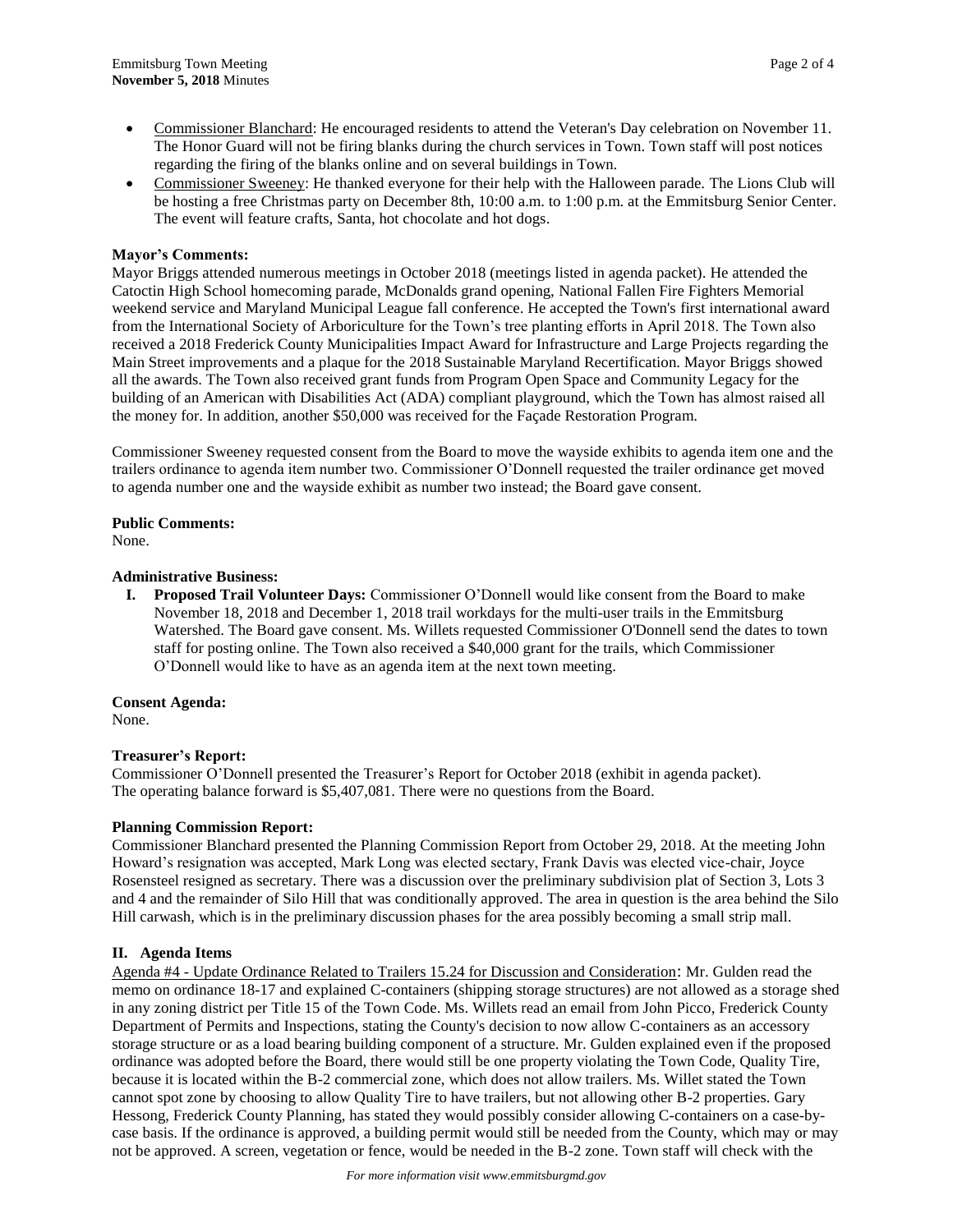town attorney to see if attaching a vehicle to the trailer would be an allowable exception. The Board discussed possible screens for the C-containers, which town staff recommended the Board direct town staff to contact the town attorney regarding acceptable screens and enclosures. Per the Town Code, the max height of a fence is 6-feet. The proposed ordinance states "a trailer may be used as a storage shed in an industrial zone if it is not visible from any adjoining residential area." The word "adjoining" can be changed by the Board to another term if desired. *Barbara Entwistle, Attorney, 37 West Middle St Gettysburg PA* – She explained the location of Quality Tire is unclear and it could be located in the industrial zone. She stated Frederick County does not prohibit trailers so she would like the Board to pass the ordinance allowing storage containers in the industrial zone. *Jay Swope, 209 Sand Spring Lane Thurmont MD* - He owns two properties in the industrial park and explained the expense of putting a building up would be costly to his business. He is requesting the Board pass the ordinance. *Ron Walter, 7324D Kelly's Stone Road Thurmont MD* - He explained the State requires his company recycle all used tires. He needs to place them in an enclosed container for transportation. The Board stated support of the ordinance. Mayor Briggs stated support too.

# *Motion***:** To accept the ordinance as presented.

Motion by Commissioner O'Donnell, second by Commissioner Buckman. Vote: Motion carries 5 - 0 in favor. The Board would like additional information on allowing C-containers in the B-2 zone in the future. Commissioner Ritz III asked if the fees can be refunded to the businesses fined for the C-containers. Ms. Willets explained the Town only pursued fines against Bollinger Construction for the setbacks and for building a structure without a permit. Town staff did not enforce the fines for the C-containers because the item was coming before the Board. Town staff can contact the town attorney about possibly refunding any C-container fines that were paid (if any).

#### **Police Report:**

Deputy Ted Mostoller reviewed the police report for October 2018 (exhibit attached). Regarding the trucks speeding on West Main Street mentioned at the prior town meeting, the deputies have not clocked any trucks going over 30 MPH but will contact one of the main trucking companies that goes through Town regarding the concerns. There are new phone scams occurring; call the deputies if you experience one. He encouraged residents to have a plan for holiday package delivery to deter theft. Anyone with information on the South Seton Avenue bridge graffiti, the bridge near the post office, is asked to come forward.

#### **Agenda Items Continued:**

Agenda #1- Update on MHAA Wayside Exhibit Signs: Ruth Bielobocky, Ion Design Firm, and Scott Grove, Grove Public Relations LLC introduced themselves. They've been working together on similar projects for 20 years. Ms. Bielobocky explained the term "wayside exhibit" was created by the National Parks service to describe educational signs that tell the reader about an exhibit or artifact. The Town is working on three wayside exhibits that will be placed at the Town Square, Emmit House and Doughboy Statue. Many of the signs focus on the Civil War because grant funding was received from the Civil War Heritage Area. For the *America Goes to War* sign (Doughboy Statue sign) Commissioner Blanchard stated Francis Elder was temporarily buried in the Cousevoye Woods before being moved to Saint Joseph's Cemetery in Emmitsburg. For the *Town Square* sign, Commissioner O'Donnell requested "Jeb Stuart" be changed to "J.E.B.," "Calvary" be changed to "Cavalry" and "the reenactment of the Civil War battle, Pickett's Charge" get changed to "Battle of Gettysburg." He also requested shorter sentences with less runs and a review of the signs punctuation. Regarding the *America Goes to War* sign, Commissioner Ritz III stated "Lewis H. Stoner" should be "Louis H. Stoner." The Board requested the removal of "…the segregation laws and prevailing..." Also, language explaining where the term Doughboy came from, even though it's not fully known. The contractors have been working closely with Michael Hillman, local historian, who has reviewed all the signs prior to the town meeting. There were no corrections regarding the *Emmit House* sign. The Mayor explained the three (3) signs are the beginning of a historic walking tour the Town hopes to develop in the future, which will incorporate more sites. For the *Town Square* sign, the Board discussed using the term "skirmish" instead of "encounter," which the contractors stated international visitors might not understand. The Board discussed having a QR code scanner that would link the signs to an online website via a sticker on each exhibit. Ms. Bielobocky will get an estimate for the QR sticker, but town staff would need to set-up and maintain the linked website. Corrections will come back to the Board at a future meeting. Sign fabrication will occur after the Board gives final approval. Signs must be installed and the final report submitted by July 31, 2019.

Agenda #2- Tree Care Ordinance for Consideration: Ms. Willets explained the draft tree care ordinance is required to become Tree City USA certified. The ordinance can have additional care requirements added at a future date, which would make the town eligible for a growth award. Ms. Shaw explained getting certified will get the Town 15 points toward Sustainable Maryland recertification in the future. The Town can apply for Tree City USA certification after it completes four items: [1] pass a Arbor Day proclamation (completed April 2018), [2] create a